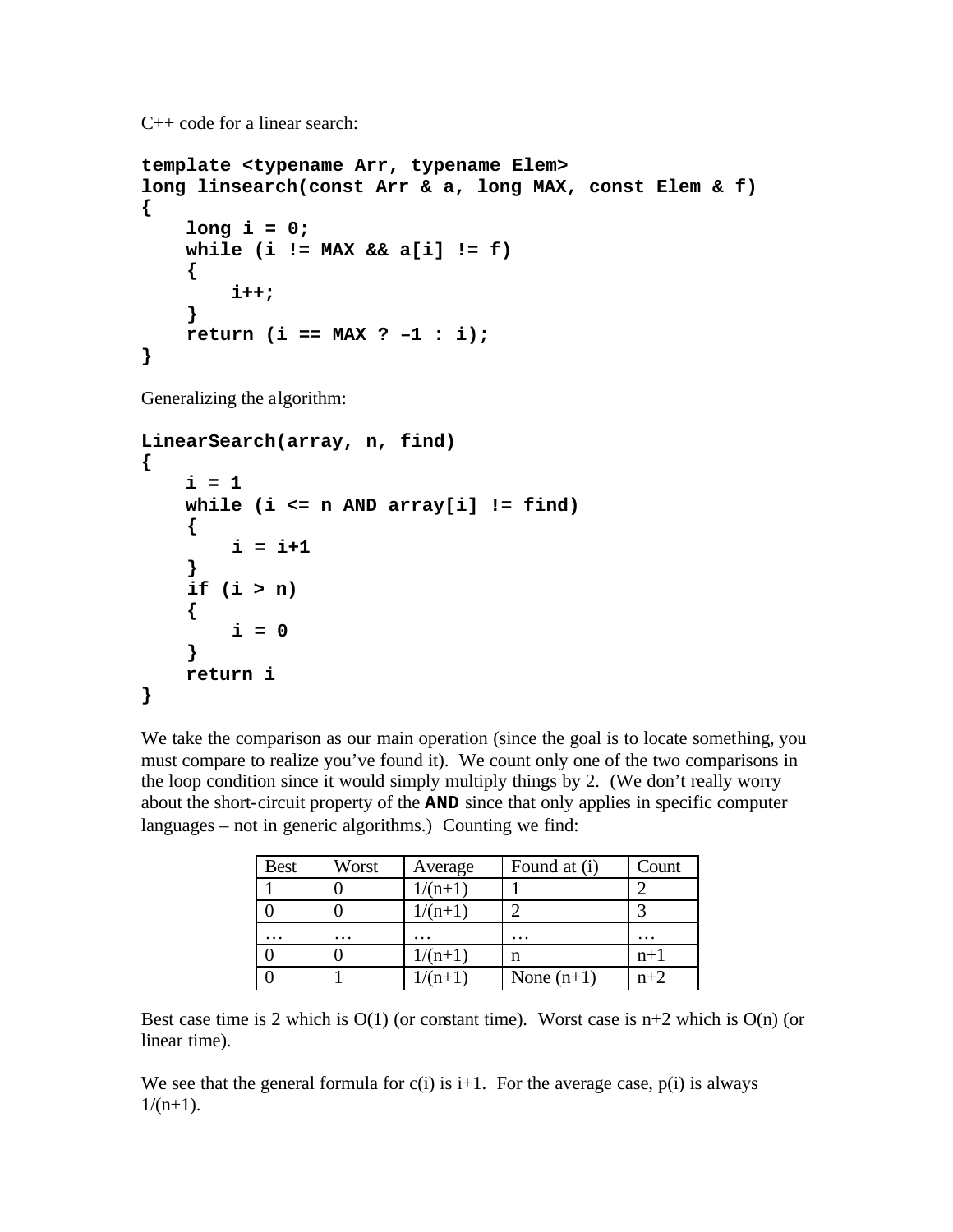To find the average time, we perform our standard summation:

$$
A(n) = \sum_{i=1}^{n+1} p(i)c(i) = \frac{1}{n+1} \left( \sum_{i=1}^{n} (i+1) + (n+2) \right)
$$

So, for all the internal locations (where **find** is found) we have:

$$
\frac{1}{n+1} \sum_{i=1}^{n} i + 1 = \frac{1}{n+1} \left( \sum_{i=1}^{n} i + \sum_{i=1}^{n} 1 \right)
$$

$$
= \frac{1}{n+1} \left( \frac{n(n+1)}{2} + n \right)
$$

$$
= \frac{(n(n+1)+2n)}{2(n+1)}
$$

$$
= \frac{n}{2} + \frac{n}{n+1}
$$
 $n+2$ 

And for the last position (where **find** is not found), we have:  $n+1$ Together they make:

$$
\frac{n}{2} + \frac{2n+2}{n+1} = \frac{n}{2} + \frac{2(n+1)}{n+1} = \frac{n}{2} + 2
$$

So, dropping the constant, we have  $A(n) = n/2$  or "the average time for linear search is  $n/2$ ".